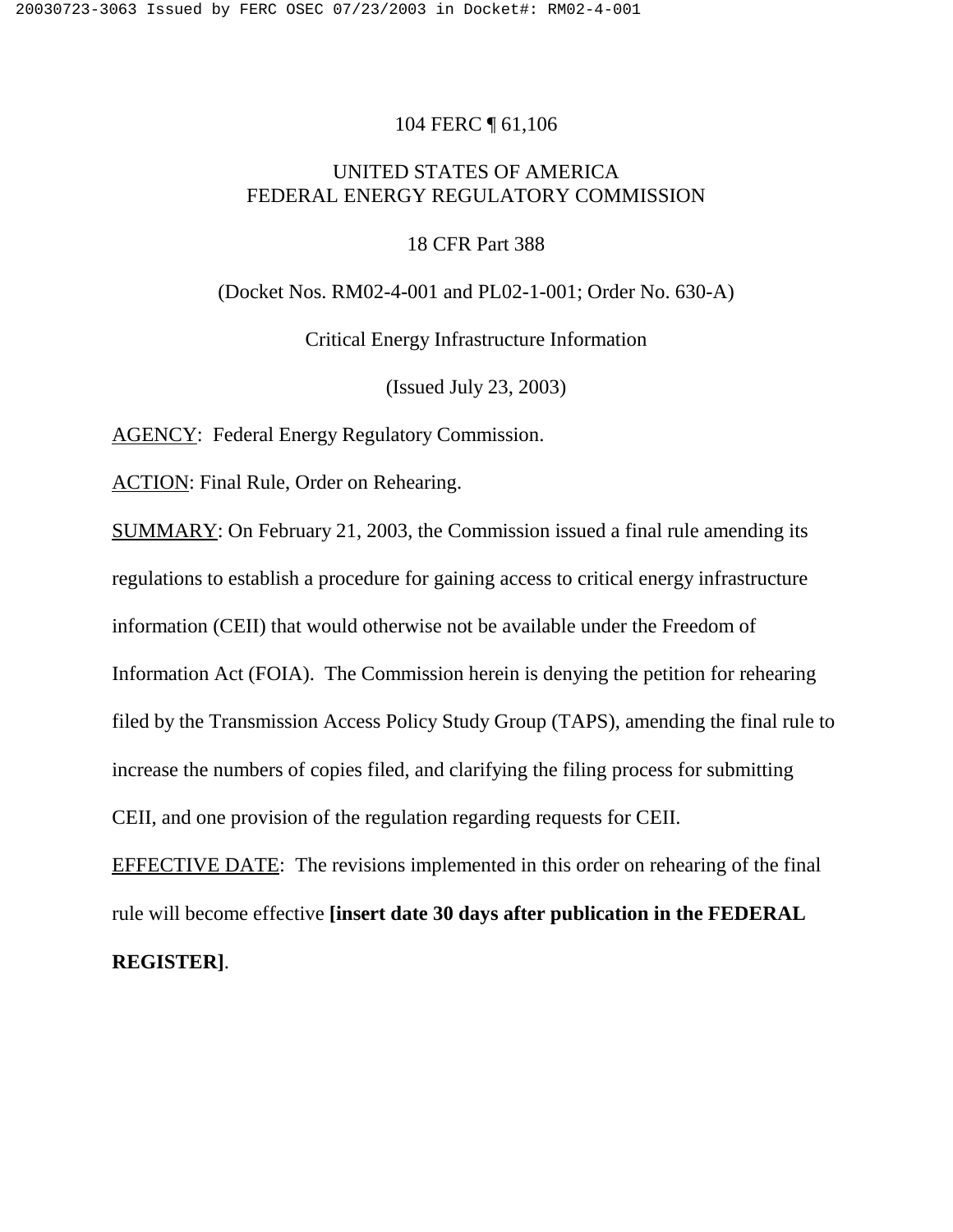Docket Nos. RM02-4-001 and PL02-1-001 - 2 -

# **FOR FURTHER INFORMATION CONTACT:**

Carol C. Johnson Office of the General Counsel Federal Energy Regulatory Commission 888 First Street, N.E. Washington, DC 20426

Phone (202) 502-6457

# **SUPPLEMENTARY INFORMATION:**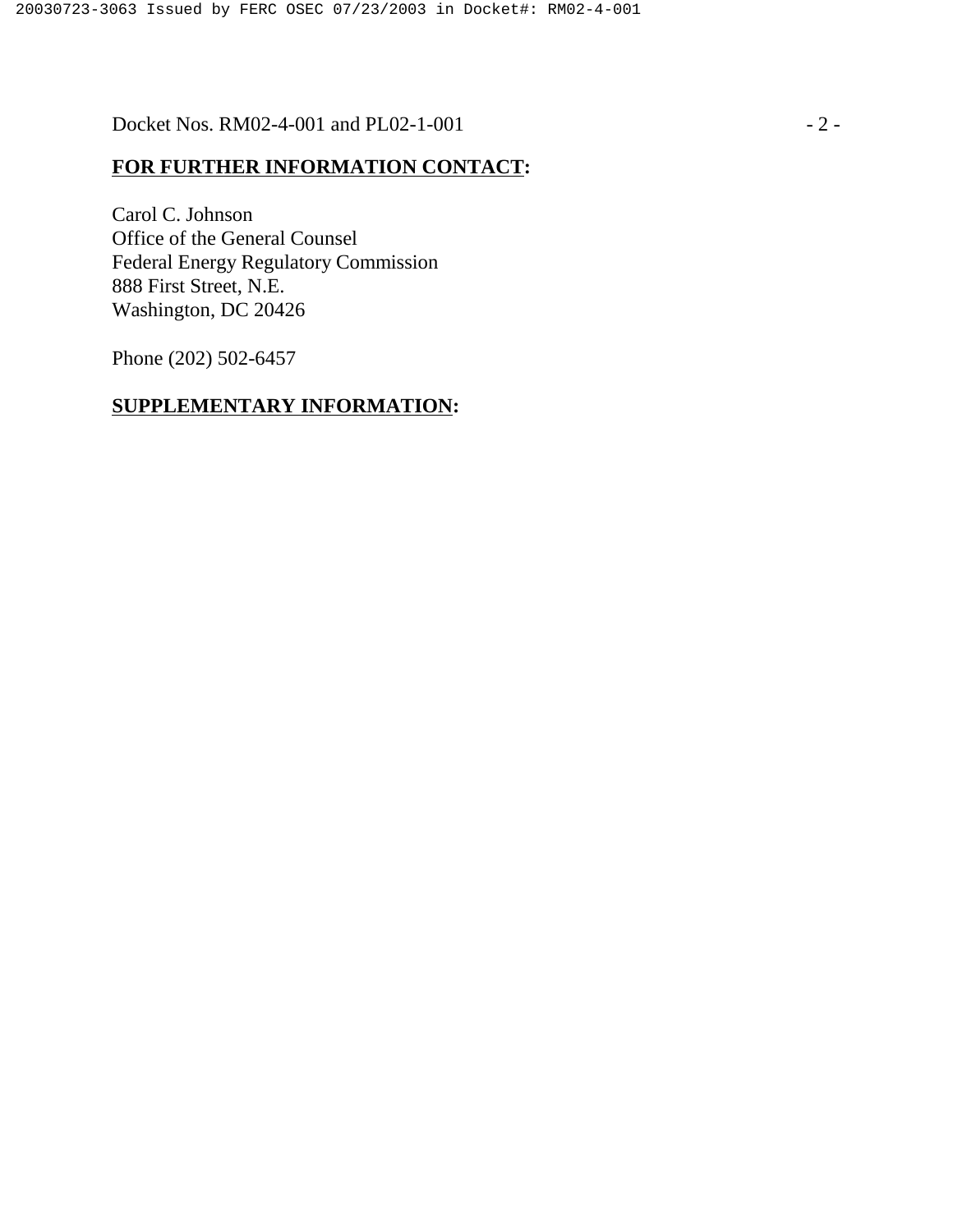# UNITED STATES OF AMERICA FEDERAL ENERGY REGULATORY COMMISSION

Before Commissioners: Pat Wood, III, Chairman; William L. Massey, and Nora Mead Brownell.

Critical Energy Infrastructure Information Docket Nos. RM02-4-001 and PL02-1-001

#### FINAL RULE

ORDER NO. 630-A

(Issued July 23, 2003)

## **I. HISTORY**

1. On February 21, 2003, the Federal Energy Regulatory Commission (Commission) issued a final rule in Order No. 630 establishing procedures for the public to use to submit and request access to critical energy infrastructure information (CEII) that would otherwise not be available to them under the Freedom of Information Act, 5 U.S.C. 552 (FOIA). Order No. 630 is the most recent step the Commission has taken to protect information regarding critical energy infrastructure since the September 11, 2001 terrorist attacks on the United States. On October 11, 2001, the Commission took the initial step of issuing a policy statement in Docket No. PL02-1-000 removing from easy public access certain previously public documents.**<sup>1</sup>** On January 16, 2002, the Commission issued a notice of inquiry in Docket No. RM02-4-000 to determine what

<sup>&</sup>lt;sup>1</sup>See 66 FR 52917 (Oct. 18, 2001), 97 FERC ¶ 61,030 (Oct. 11, 2001).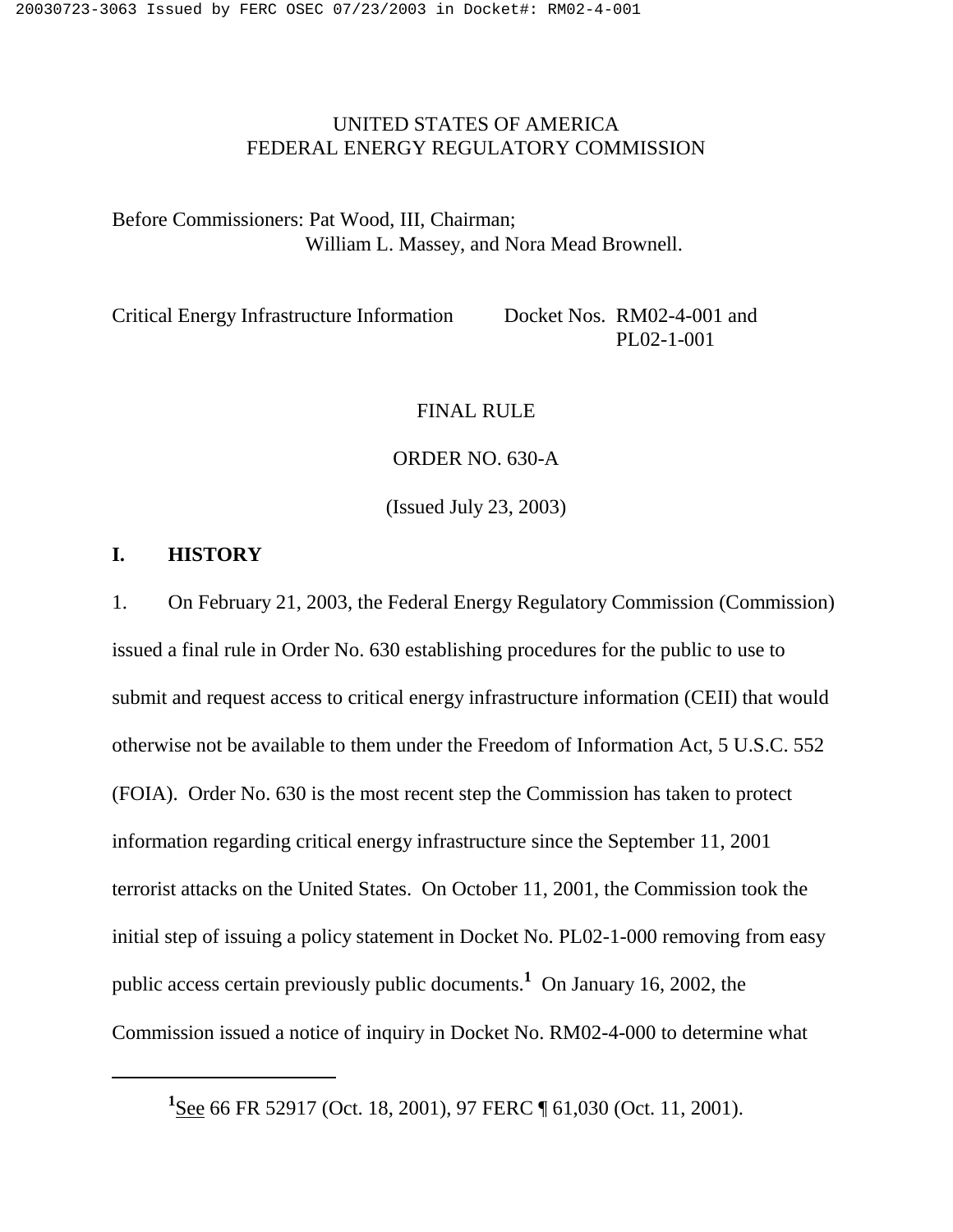Docket Nos. RM02-4-001 and PL02-1-001  $-2$  -

regulatory changes, if any, should be made to restrict unfettered general public access to CEII.**<sup>2</sup>** Later that year, the Commission issued a notice of proposed rulemaking and statement of revised policy in the same docket, proposing procedures for submitting and requesting CEII and the creation of a new position of CEII Coordinator.**<sup>3</sup>** The Commission issued the final rule in Order No. 630 approximately five months later.**<sup>4</sup>**

2. On March 21, 2003, the Transmission Access Policy Study Group (TAPS) filed a timely request for rehearing of Order No. 630. The Commission granted rehearing for the limited purpose further reconsideration on April 21, 2003. TAPS filed a motion on May 27, 2003 seeking to supplement its prior request for rehearing, and asking that the Commission consider comments filed by TAPS and the American Public Power Association (APPA) regarding the notice of proposed rulemaking in Docket No. RM03- 6-000, Amendments to Conform Regulations with Order No. 630, IV FERC Stats. & Regs. ¶ 32,569 (2003).**<sup>5</sup>**

**3** See 67 FR 57994 (Sept. 13, 2002), IV FERC Stats. & Regs. ¶ 32,564 (Sept. 5, 2002).

**4** 68 FR 9857 (Mar. 3, 2003), III FERC Stats. & Regs. ¶ 31,140 (Feb. 21, 2003).

**5** The Commission will consider TAPS's supplemental comments, but notes that the comments were filed after the statutory deadline for filing rehearing requests, and thus are not preserved for consideration on appeal. See, e.g., 16 U.S.C. 825l.

**<sup>2</sup>** See 67 FR 3129 (Jan. 23, 2002), IV FERC Stats. & Regs. ¶ 35,542 (Jan.16, 2002).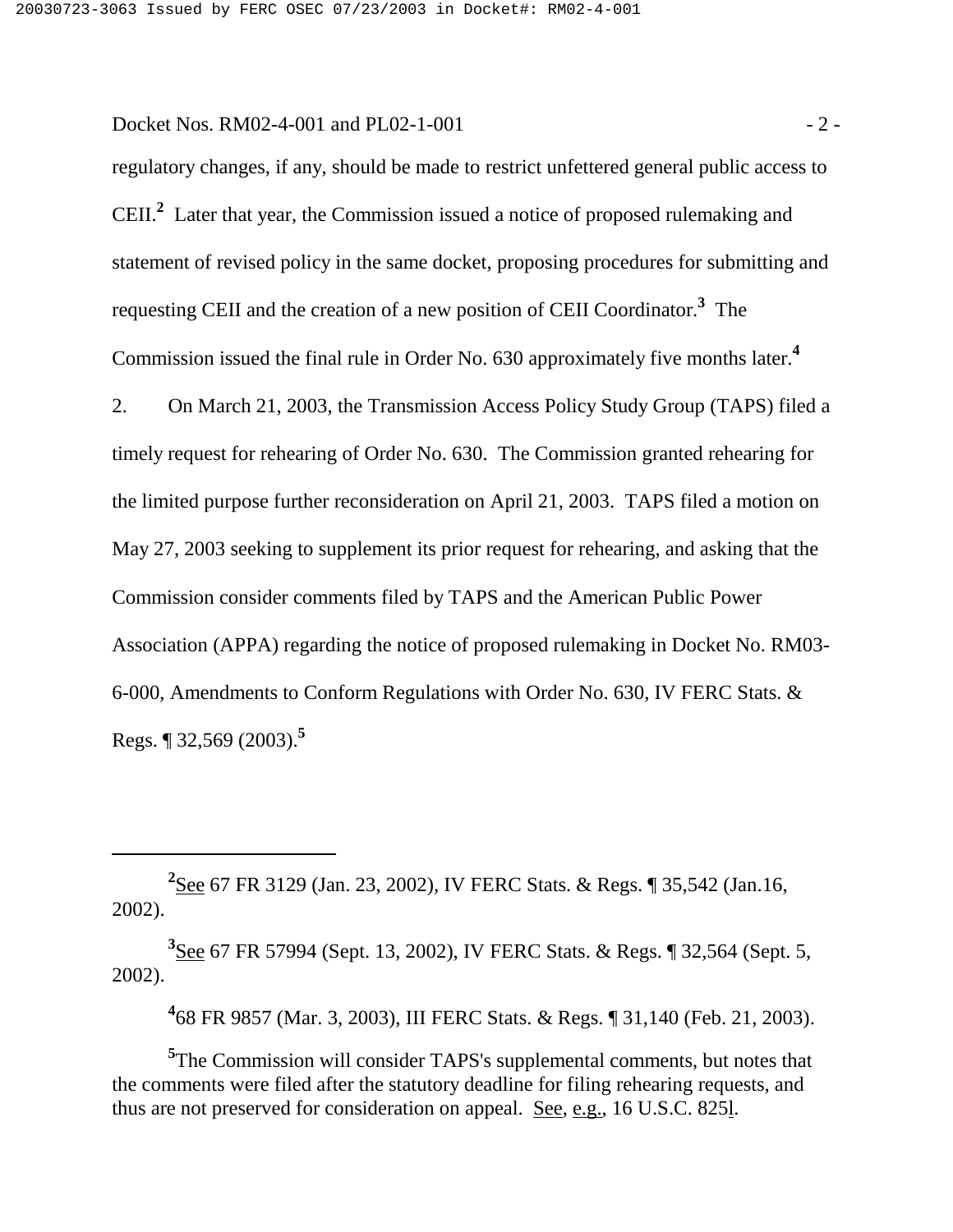Docket Nos. RM02-4-001 and PL02-1-001 - 3 -

3. As discussed in more detail below, the Commission denies TAPS's request for rehearing. Nevertheless, the Commission is revising Order No. 630 to reflect its experience in implementing the final rule. Specifically, this order revises Order No. 630 to change the CEII filing instructions, the CEII request procedures, and the instructions for requesting rehearing of the CEII Coordinator's decision.

#### **II. DISCUSSION**

#### **A. TAPS's Request for Rehearing**

4. In its request for rehearing, TAPS claims that the CEII rule creates "a conflict between deadlines placed on intervenors in Commission proceedings . . . and the time frames for the release of CEII." TAPS Request at p. 1. TAPS cites as an example rate filings under Section 205 of the Federal Power Act. According to TAPS, the Commission's CEII request process would likely take at least 20 business days to complete, thus preventing an intervenor from gaining access to relevant CEII until after the 21-calendar day limit for filing interventions and protests had passed. The Commission disagrees. Initially, a potential intervenor would typically not require access to CEII in order to file a notice of intervention or motion to intervene. As for a protest, as discussed in Order No. 630, it is unlikely that there will be CEII contained in a Section 205 filing, which typically must be acted on withing 60 days, or any other filing with statutory deadlines, and in the unusual case where there is such information, it is likely that there will be enough publicly available information to enable an intervenor to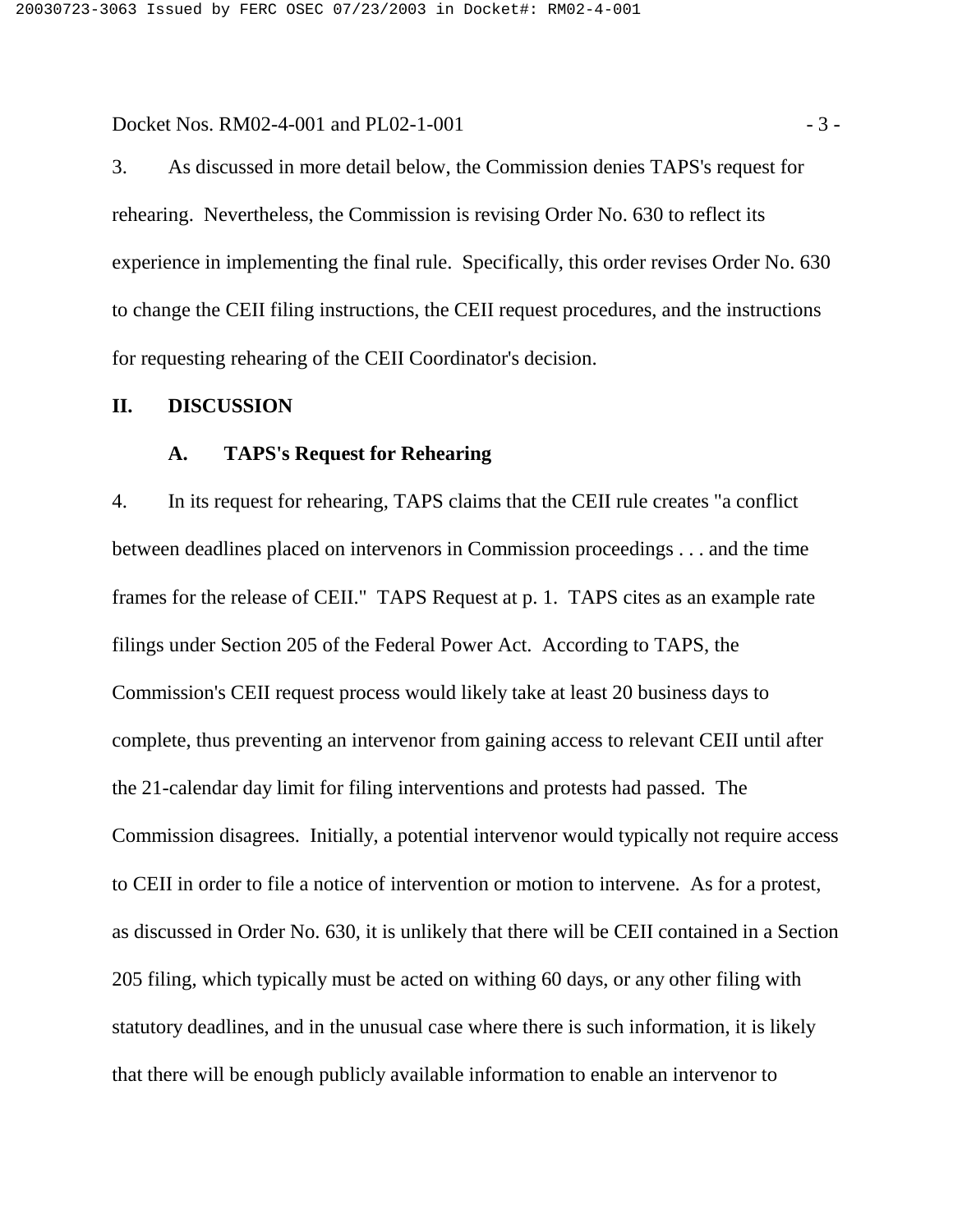Docket Nos. RM02-4-001 and PL02-1-001 - 4 -

respond to the filing.**<sup>6</sup>** Moreover, in the unlikely event that there is need for an intervenor to obtain access to CEII, the intervenor may request a reasonable extension of time to file a protest. Separately, as most intervenors in Section 205 rate cases, the typical cases where statutory deadlines are relevant, have ongoing relationships with the filing utility, they can always contact the filing utility directly.

5. Moreover, as noted in Order No. 630, the issue is not new. Prior to enactment of the CEII rule, a company could make a filing with a request for confidential treatment under 18 CFR 388.112. To date the Commission is unaware of this right preventing someone from filing a timely intervention or protest, or participating meaningfully in a Commission rate proceeding. There is no reason to think that the issue is any more acute under the CEII rule.

6. TAPS notes that the Commission has found portions of Form No. 715 data to be CEII, and TAPS claims that "geographic markets cannot be properly defined without assessing transmission capability and constraints."**<sup>7</sup>** While knowledge of transmission capacity and constraints may better enable intervenors to participate effectively in merger and market rate proceedings, Order No. 630 should not prevent intervenors from getting such information. Form No. 715 is an annual filing that may be obtained through the CEII request procedures by those with a need for the information. In addition, nothing in

**<sup>6</sup>** 68 FR at p. 9866; III FERC Stats. & Regs. ¶ 31,140 at P 55.

<sup>&</sup>lt;sup>7</sup> TAPS March 21, 2003 Rehearing Request at p. 4.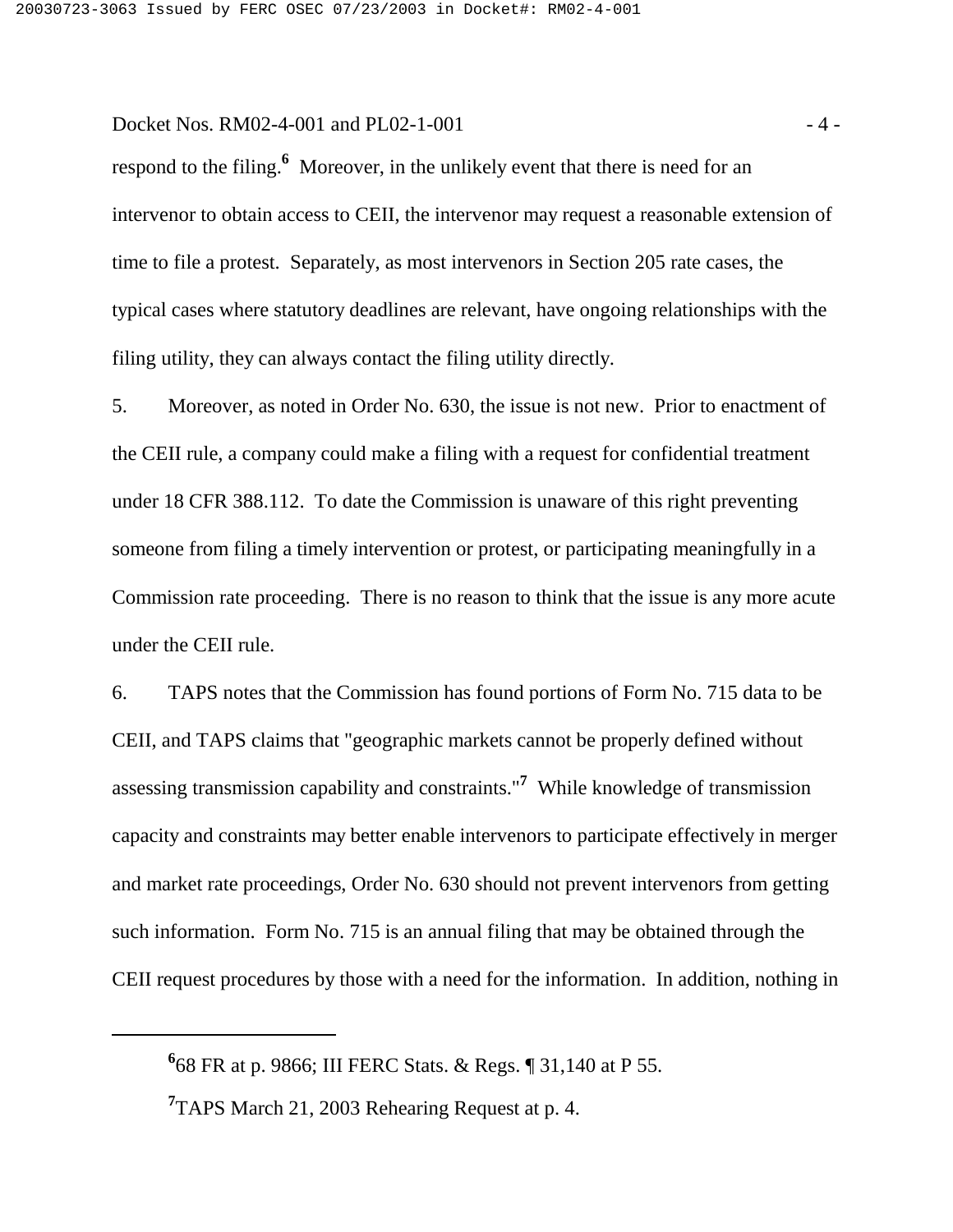Docket Nos. RM02-4-001 and PL02-1-001 - 5 -

Order No. 630 affects the requirement in Part 37 of the Commission's regulations regarding Open Access Same-Time Information Systems (OASIS). Under 18 CFR 37.6, transmission providers are required to post transmission capability, transmission service products and prices, ancillary service offerings and prices, specific transmission and ancillary services requests and responses, transmission service schedules information, and other transmission-related communications. Neither this rule, nor the changes proposed in the NOPR in Docket No. RM03-6-000, affects the obligations of transmission providers to continue to provide this information. Accordingly, interested parties should have adequate information on hand to respond to filings made pursuant to Sections 203, 205 and 206 of the Federal Power Act, 16 U.S.C. 824b, 824d, and 824e.

7. Finally, TAPS's supplemental filing indicates a concern that the Commission's CEII access procedures have somehow supplanted other mechanisms for obtaining CEII. For example, TAPS notes that "[r]egional reliability councils, RTOs and OASIS sites have procedures in place today that provide market participants with secure access to CEII," and goes on to state that "[t]he Commission should not interfere with these existing mechanisms – and indeed should build upon them to ensure secure access to CEII."**<sup>8</sup>** The Commission does not intend to interfere with these mechanisms. Order No. 630 deals exclusively with the way in which information is submitted to and disseminated by the Commission; it is not intended to limit the ability of companies,

**<sup>8</sup>** TAPS May 27, 2003 Motion to Supplement at p. 3.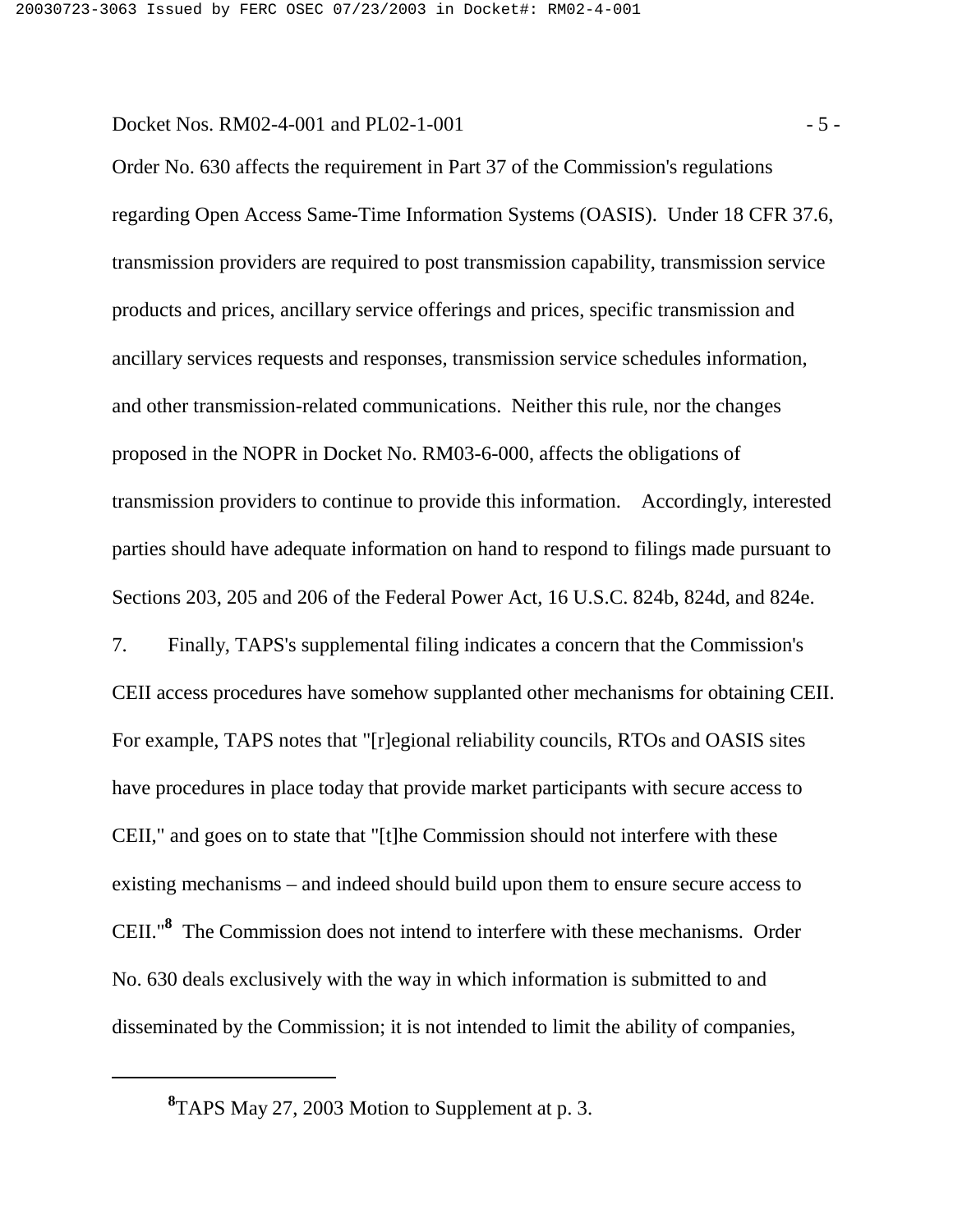Docket Nos. RM02-4-001 and PL02-1-001  $-6$  -

reliability councils, RTOs and others to share CEII with those with a need for it. In fact, the Commission recognizes that these entities are often in the best position to judge the legitimacy of such requesters, and the Commission encourages these entities to provide information to legitimate requesters, reducing the number of CEII requests that the Commission itself must process.

#### **B. Changes to 18 CFR 388.112**

#### **1. Changes to Instructions Regarding Non-Internet Public Information**

8. The Commission is making several changes to the instructions in 18 CFR 388.112 regarding submission of CEII. The first change is to add an instruction in § 388.112(a)(3) regarding the filing of non-Internet public (NIP) information.**<sup>9</sup>** In Order No. 630, the NIP instructions appeared only in the preamble text. The Commission has decided for the sake of clarity to integrate NIP into the instructions in § 388.112 of its regulations. It is easier for filers to be able to rely on instructions in the regulations themselves without having to look at the preamble language in order to get complete instructions on preparing a filing. Accordingly, in order to include NIP in 18 CFR 388.112, the title of the section is changed from "Requests for privileged treatment of

<sup>&</sup>lt;sup>9</sup>NIP information includes location maps and diagrams that don't rise to the level of CEII. Order No. 630 provided the following examples of NIP: "(1) USGS 7.5 minute topographic maps showing the location of pipelines, dams, or other aboveground facilities, (2) alignment sheets showing the location of pipeline and aboveground facilities, right of way dimensions, and extra work areas; (3) drawings showing site or project boundaries, footprints, building locations and reservoir extent; and (4) general location maps." 68 FR at p. 9862, IV FERC Stats. & Regs. at P 30.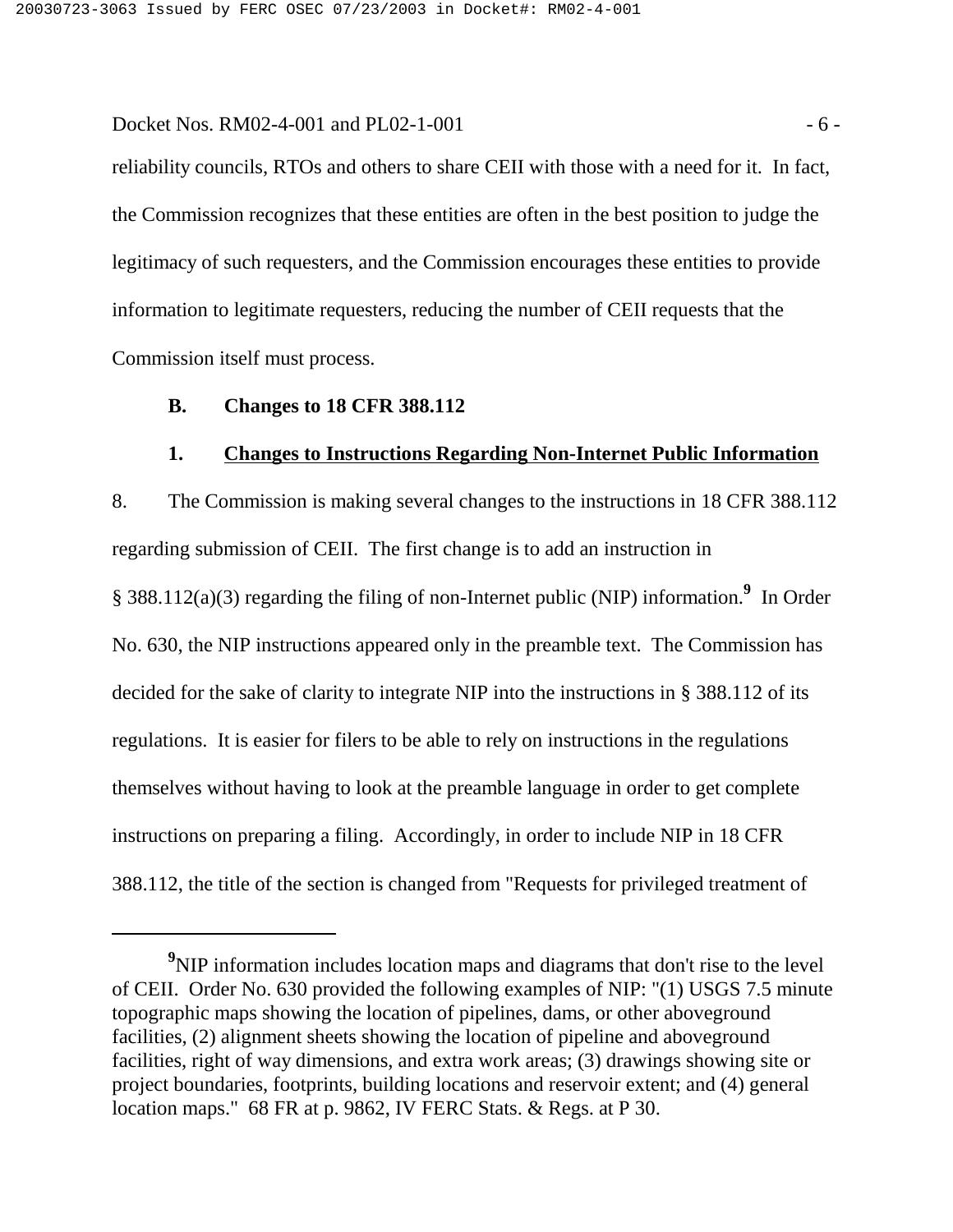Docket Nos. RM02-4-001 and PL02-1-001 - 7 -

documents submitted to the Commission" to "Requests for special treatment of documents submitted to the Commission." The instructions in § 388.112(b) of the Commission's regulations are being revised to specify that NIP information should be segregated from other public information, and to direct filers to file the same number of NIP volumes that they file of other public volumes. This is because NIP is circulated to staff in the same manner that public information is circulated. The only difference at the Commission between NIP information and public information is that NIP information is not available to the public through the on-line Federal Energy Regulatory Records Information System (FERRIS). NIP information is available, however, in the Commission's Public Reference Room.

#### **2. Changes to the Number of Copies for Public Documents and CEII**

9. The instructions in Order No. 630 regarding submission of CEII were incorporated largely into the Commission's then-existing regulation at 18 CFR 388.112 regarding requests for privileged treatment of documents. That existing regulation specified that an original and fourteen copies of public documents should be filed. This requirement was based on the Commission's generic filing regulation found at 18 CFR 385.2004, which states that "[a]ny person filing under this chapter must provide an original of the filing and fourteen exact copies, unless otherwise required by statute, rule or order." Unfortunately, however, unlike 18 CFR 385.2004, the regulation at 18 CFR 388.112 did not allow for situations where fewer or more than fourteen copies are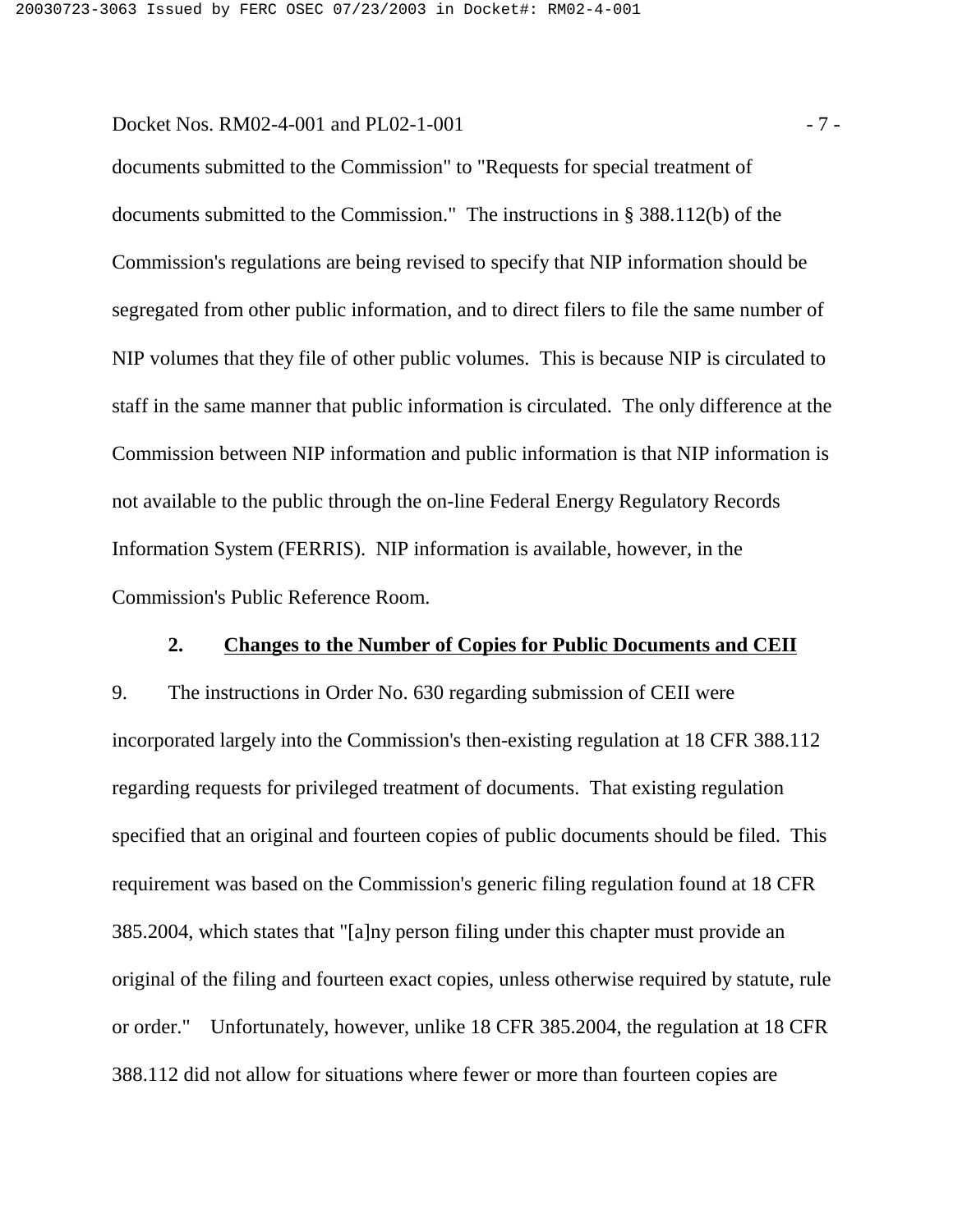Docket Nos. RM02-4-001 and PL02-1-001 - 8 -

required.**10** The language in § 388.112 of the Commission's regulations therefore is being revised to require for public volumes, an original plus the requisite number of copies for that particular type of filing.

10. Order No. 630 specified that one version of CEII material be filed, mirroring the existing requirement for only one version of privileged information. Generally, in order to ensure tight control over privileged information such as trade secret information, the Commission prefers to receive only one version of such information. However, staff has found that having only one version of CEII material makes it difficult to process filings. The Commission has therefore determined that having two additional copies of CEII material will facilitate more efficient processing of filings containing CEII. Consequently, the filing provisions at  $\S$ § 388.112(b)(2)(A)(ii) and (B)(ii) of the Commission's regulations are being revised to require an original and two copies of material containing CEII. The rule regarding the number of privileged filings will remain the same, requiring that one be filed.

#### **3. Changes to Other Filing Instructions**

11. The Commission is also revising the filing instructions in 18 CFR 388.112(b) to remove language directing filers to segregate CEII and privileged material wherever practical into separate documents or appendices, and instead directing filers to file CEII,

**<sup>10</sup>**See, e.g., 18 CFR 157.6(a) (requiring an original and 7 copies of applications for certificates of public convenience and necessity).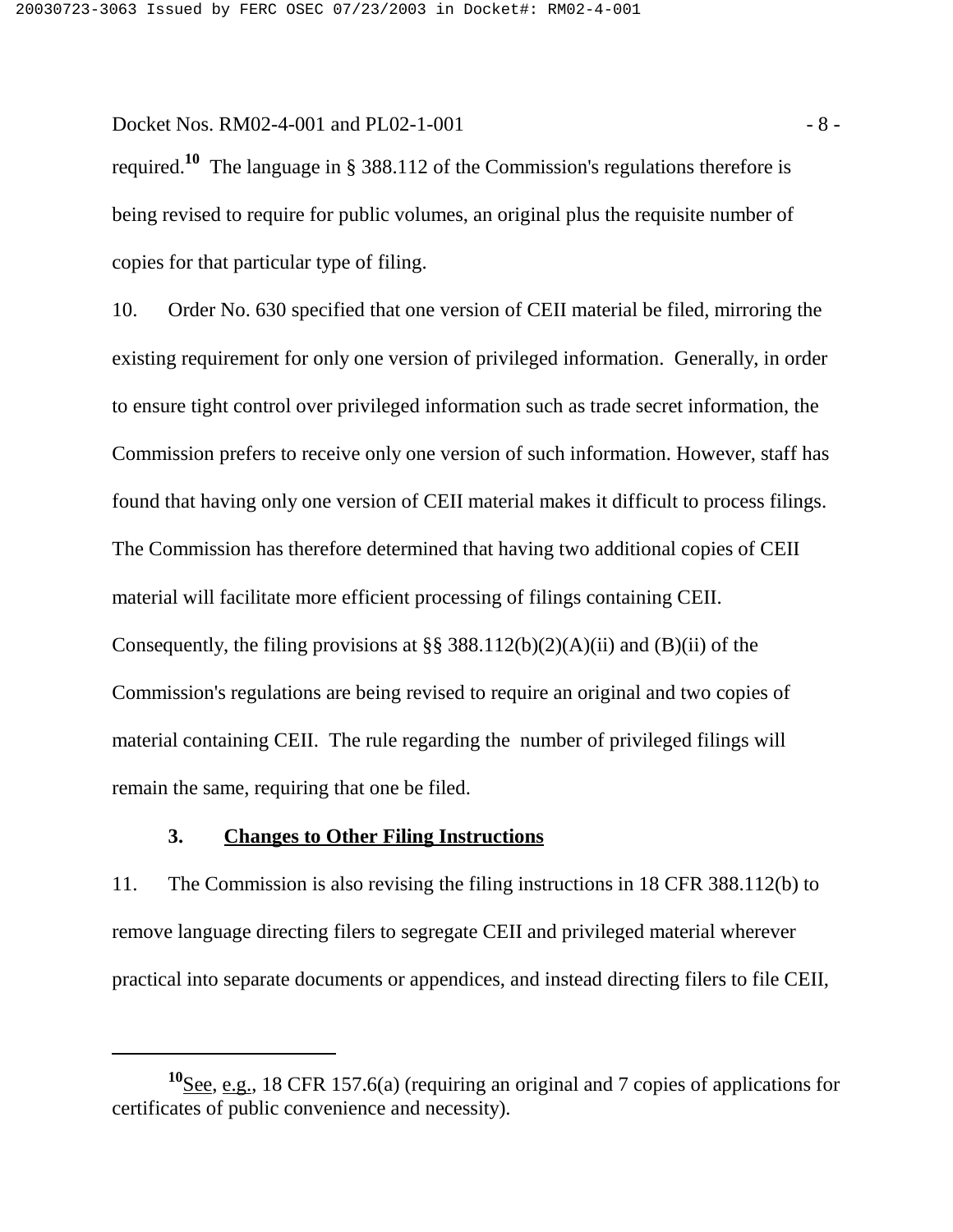Docket Nos. RM02-4-001 and PL02-1-001 - 9 -

privileged, and NIP in separate "volumes." Since Order No. 630 became effective, the Commission has received numerous filings that have been difficult to process because of confusion regarding which portions are public, which are NIP, which are CEII, and which are privileged. The staff in the Office of the Secretary and the staff in the Office of the Executive Director who process filings and are responsible for placing documents into FERRIS are not the same staff that review the documents for substantive content. The processing staff does not have the time to read each filing page-by-page to see where materials may be marked for special treatment in the middle of a document. By using the term "volume," the Commission is specifying that materials for which special treatment is sought be physically separate from other portions of the filing, making for easier processing, with less of a chance for NIP, CEII, or privileged information to inadvertently be logged in as standard public information. The Commission is also deleting parallel filing instructions that allowed filers to redact material from a filing instead of using the separate volume approach. The redaction approach results in numerous versions of the same material being filed, increasing filer costs, staff processing time, and the possibility of confusion. For this reason, the regulation will no longer include a redaction option in 18 CFR 388.112.

12. In addition, the Commission is revising the filing provisions to reflect that filings should be marked and packaged according to instructions provided by the Secretary's Office. In Order No. 630, the Commission provided detailed instructions in 18 CFR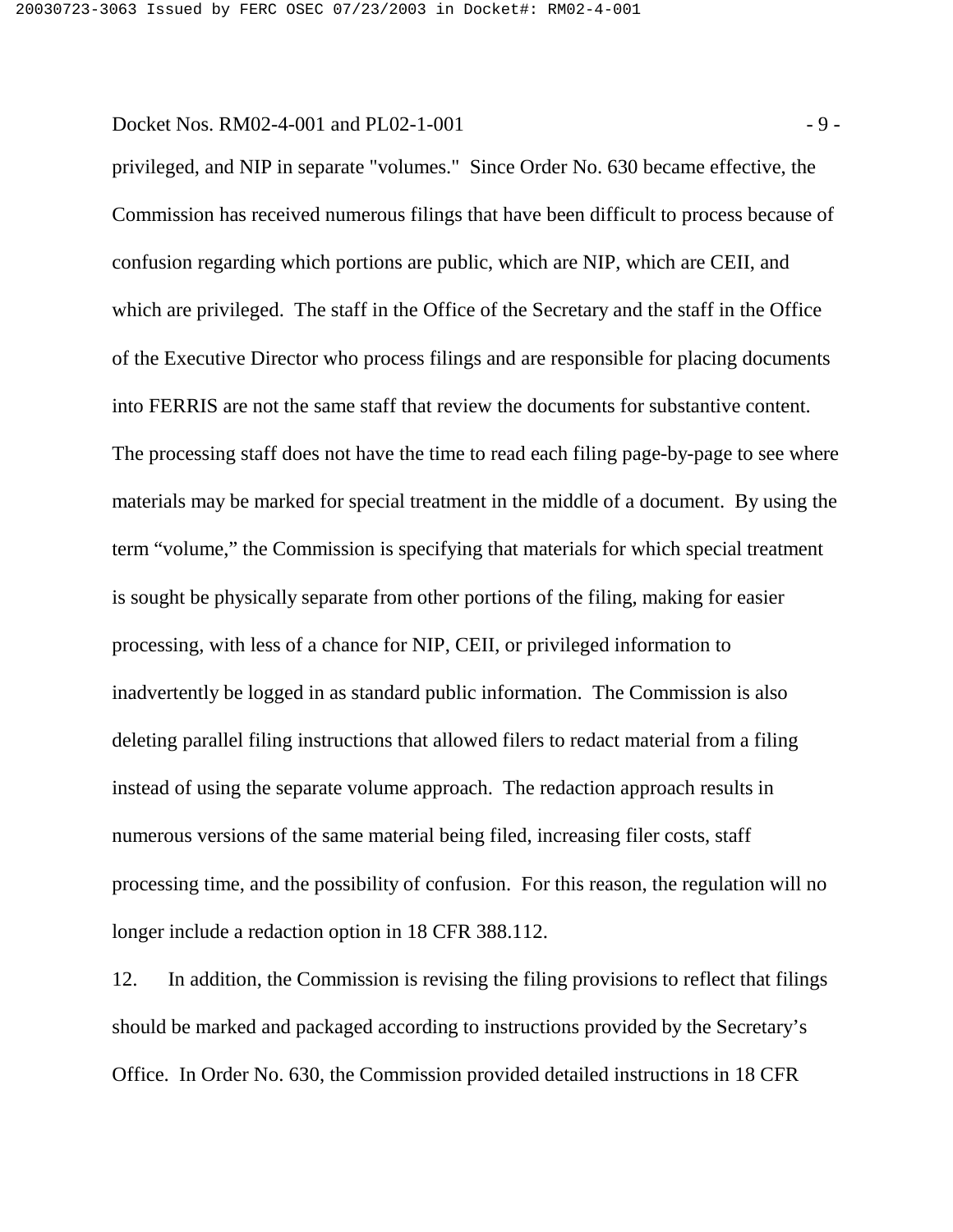Docket Nos. RM02-4-001 and PL02-1-001 - 10 -

388.112(b) regarding the marking, packaging, and filing of CEII. The Commission has now determined to provide general instructions in the regulatory text with more detailed information provided in instructions from the Secretary's Office. This allows the Commission more flexibility and will permit the details to be modified as the need arises. Key elements, such as the numbers of copies required, are still covered by the regulation itself.

### **4. Changes to Effect and Notification Provisions**

13. The Commission is revising the language in paragraphs (c), (d), and (e) of § 388.112 of its regulations to specifically reference CEII requests. In Order No. 630, the language in these provisions refers to both traditional privileged information and CEII as privileged information. To eliminate the potential for confusion, the Commission believes it is necessary to clearly distinguish between CEII and materials that companies have traditionally submitted with requests for privileged treatment, such as confidential information or Privacy Act information. Accordingly, the Commission is amending § 388.112(c) of its regulations to clarify that it applies to claims for CEII status as well as privileged claims. Similarly, the Commission is amending 18 CFR 388.112(d) to include language to clarify that it is relevant to CEII requests. The Commission also is amending § 388.112(e) of its regulations to clarify that the Commission will notify submitters prior to releasing information for which the submitter has requested CEII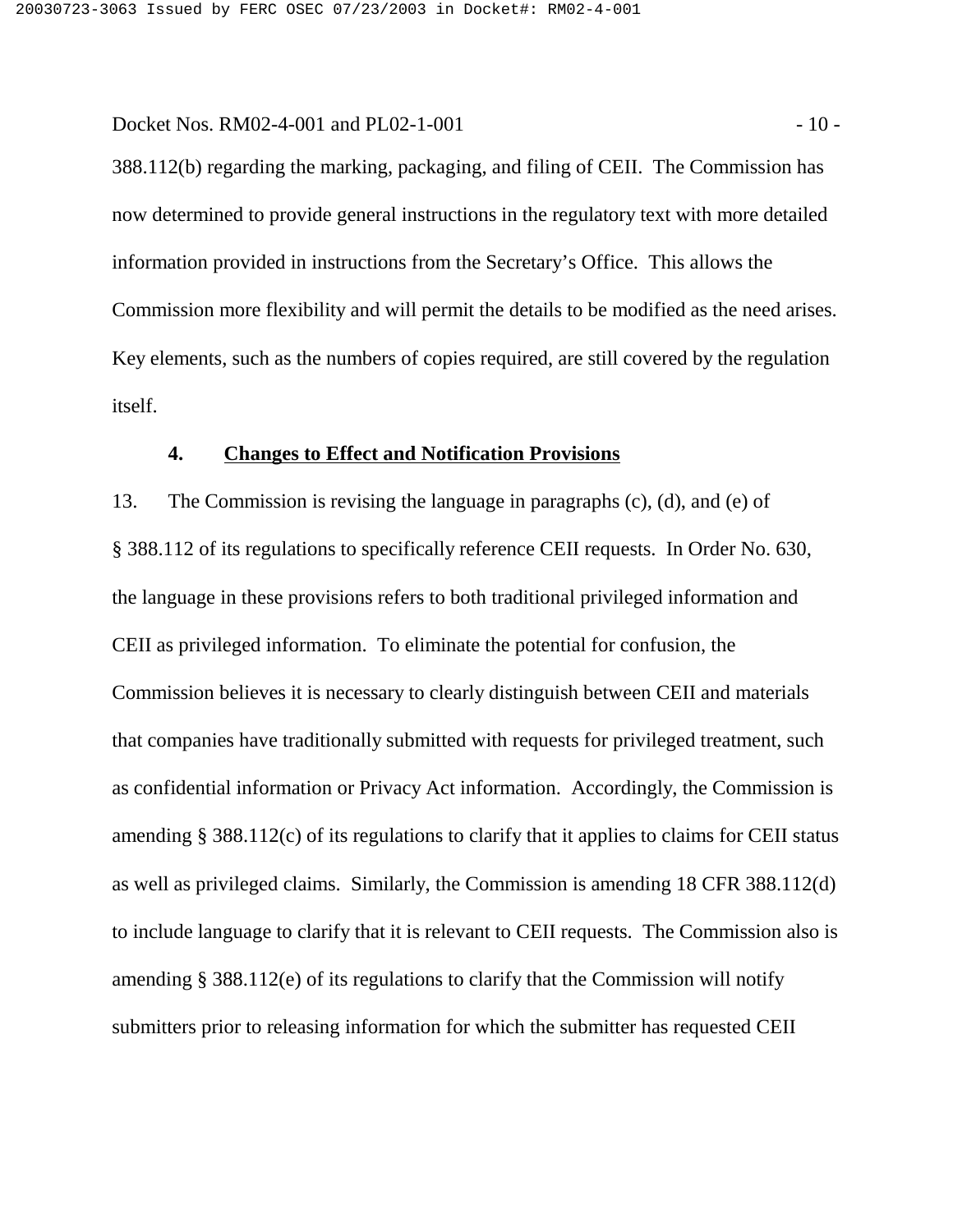Docket Nos. RM02-4-001 and PL02-1-001 - 11 treatment. In addition, language is added in both 388.112(d) and (e) to clarify that the five days referred to in each are calendar days.

#### **C. Changes to 18 CFR 388.113 CEII Request Procedures**

14. After several months of experience processing CEII requests, the Commission is changing 18 CFR 388.113 to make certain minor changes to its CEII request procedures. The Commission is amending  $\S$  388.113(d)(3)(i) of its regulations to require that CEII requesters sign their CEII. Although 18 CFR 385.2005(a) already requires that any filing made with the Commission be signed, the Commission is revising § 388.113(d)(3)(i) to specify that CEII requests should be signed. As with § 385.2005, the purpose of the signature is to verify that the signer knows the contents of the filing and that "the contents are true as stated to the best knowledge and belief of the signer."**11** In addition, the Commission is amending that same section to require requesters to provide their birth name and any other names that they may have had or been known by in addition to their current name. This will help the Commission verify the identity of the requester where the birth name or other names do not match the requester's current name. Finally, 18 CFR 388.113(d)(3)(i) is being revised to read that requests "must" contain specific information listed in the regulation.**12** This will make it more clear that the information is mandatory.

**<sup>11</sup>**See 18 CFR 385.2005(a)(2)(ii) (2003).

**<sup>12</sup>**The original language in Order No. 630 stated that a request "shall" contain the listed information in 18 CFR 388.113(d)(3)(i).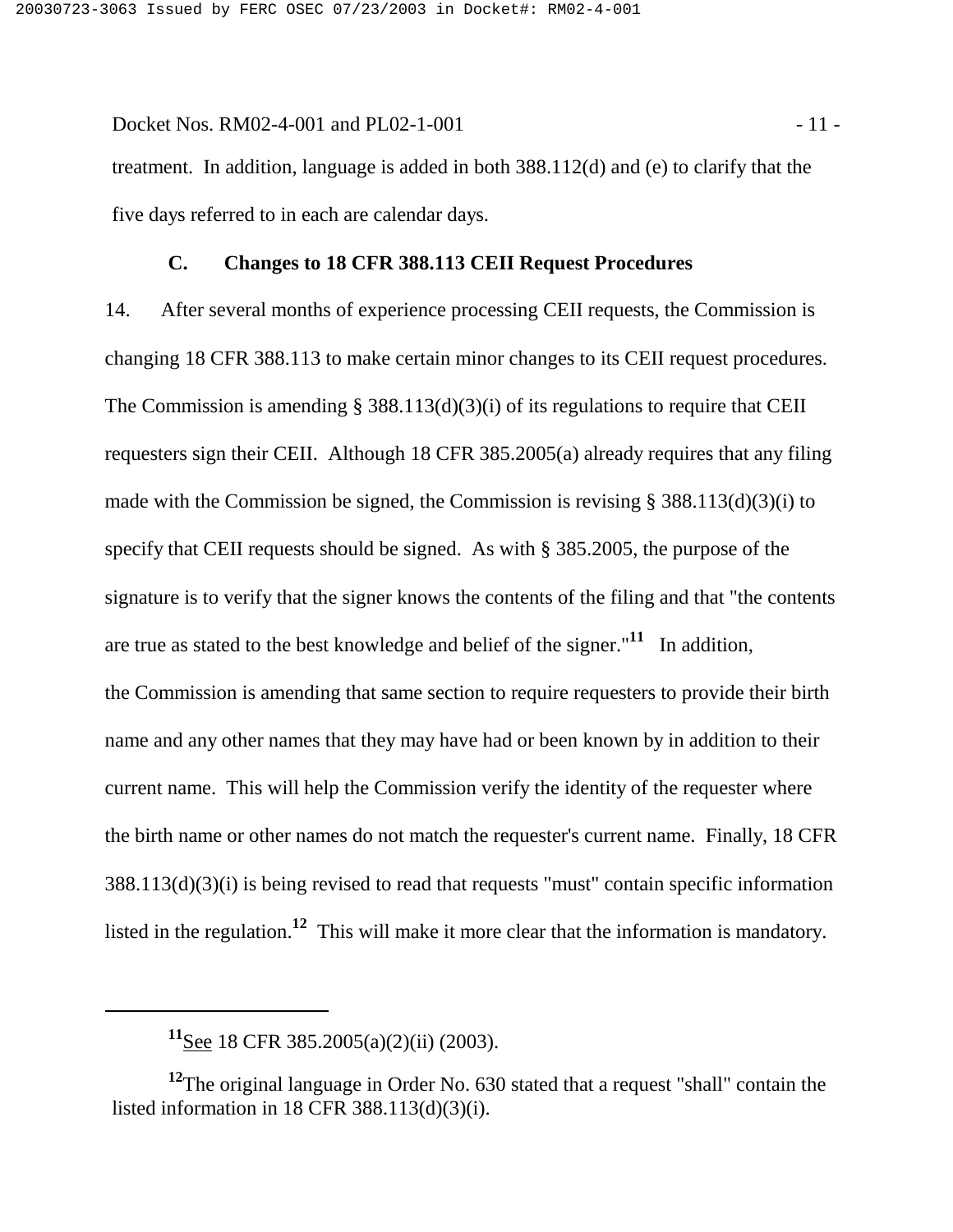Docket Nos. RM02-4-001 and PL02-1-001 - 12 -

15. In response to requests from Federal agencies, the Commission is also revising the CEII request regulations at § 388.113(d)(3)(i) to require less personal information from a Federal agency requester who requests information in an official capacity. Employees at Federal agencies are subject to background checks as a condition of their Federal employment. Consequently, Federal employees require less screening prior to gaining access to CEII. The Commission, therefore, is adding a sentence to 18 CFR 388.113(d)(3)(i) to clarify that "Federal agency employees making requests on behalf of Federal agencies may omit their social security number, and date and place of birth." 16. The Commission also is adding language at the end of § 388.112(d)(ii) of its regulations to direct that "[C]opies of requests for rehearing of the CEII Coordinator's decision should be served on the CEII Coordinator and the Associate General Counsel for

General Law." This will facilitate the Commission's processing of rehearing requests by ensuring that relevant staff is notified of the request as soon as possible.

#### **D. Clarification Regarding LNG Environmental Resource Reports**

17. Order No. 630 listed information that the Commission considers to be CEII because it provides more than simply location information. In error, that listing included "environmental resource reports for LNG facilities."**13** It should have read

**<sup>13</sup>**68 FR 9857 at p. 9862, III FERC Stats. & Regs. P 31.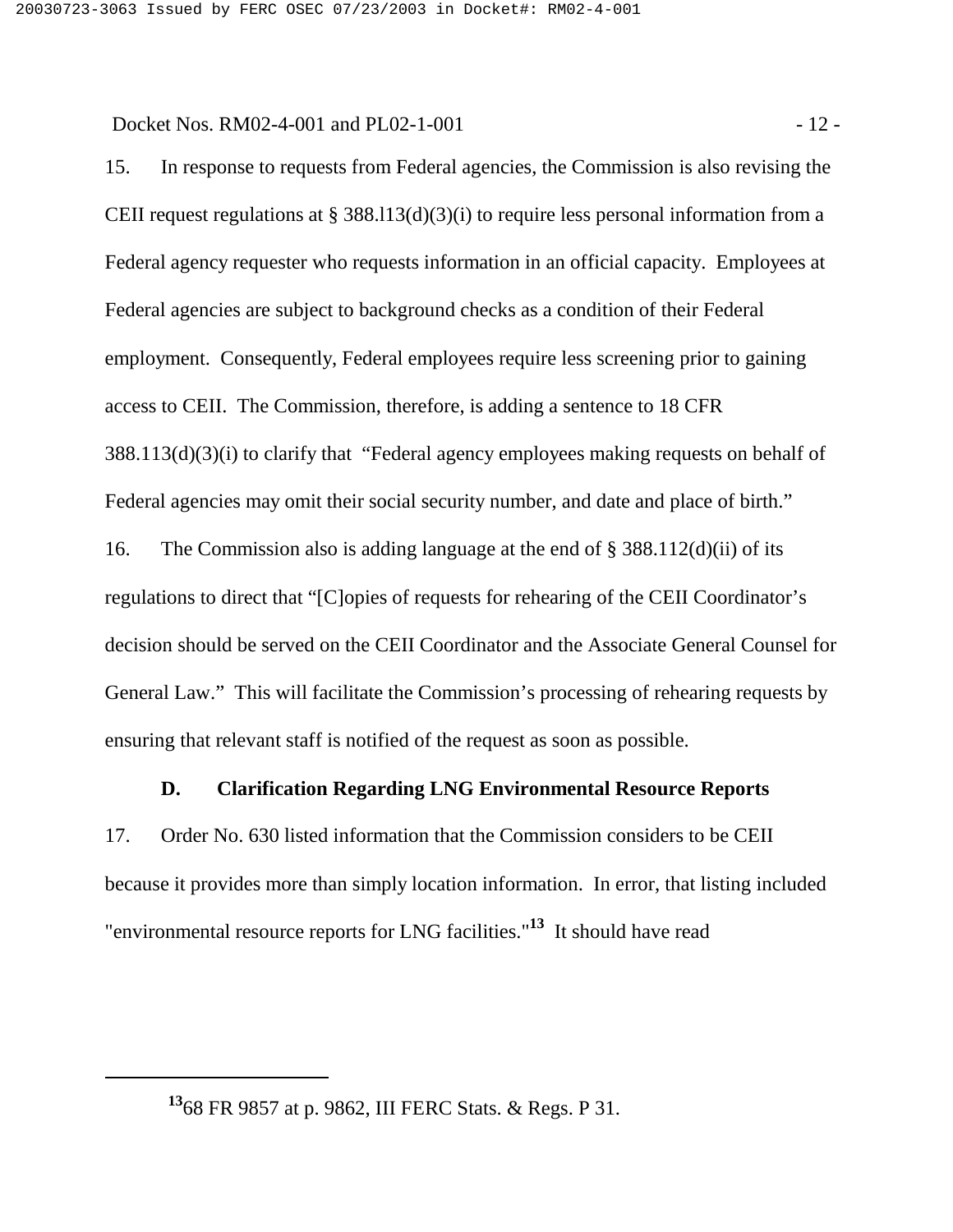Docket Nos. RM02-4-001 and PL02-1-001 - 13 -"environmental resource report 13 for LNG facilities," which contains engineering and design information for liquified natural gas facilities.**<sup>14</sup>**

#### **E. Review of Effectiveness of CEII Process**

18. This rule, as well as the final rule in RM03-6, represents the Commission's best efforts to achieve a delicate balance between the due process rights of interested persons to participate fully in its proceedings and its responsibility to protect public safety by ensuring that access to CEII does not facilitate acts of terrorism. The Commission believes that it has struck an appropriate balance; however, it intends to monitor the experiences under these two rules to ensure that it has done so. Therefore, in six months the Commission will solicit public comment to determine whether submitters or requesters of CEII are experiencing any problems with the new processes.

### **III. INFORMATION COLLECTION STATEMENT**

19. The Office of Management and Budget's (OMB's) regulations require that OMB approve certain information collection requirements imposed by agency rule.**15** OMB approved the final rule issued in Order No. 630 on May 2, 2003. Two changes have been made to the information collection requirements in this order on rehearing. The number of copies of CEII have been changed from one original to an original plus two copies in order to facilitate staff review of filings. This requirement does not exceed OMB's

**<sup>14</sup>**See 18 C.F.R. 380.12(o).

**<sup>15</sup>**5 CFR Part 1320 (2003).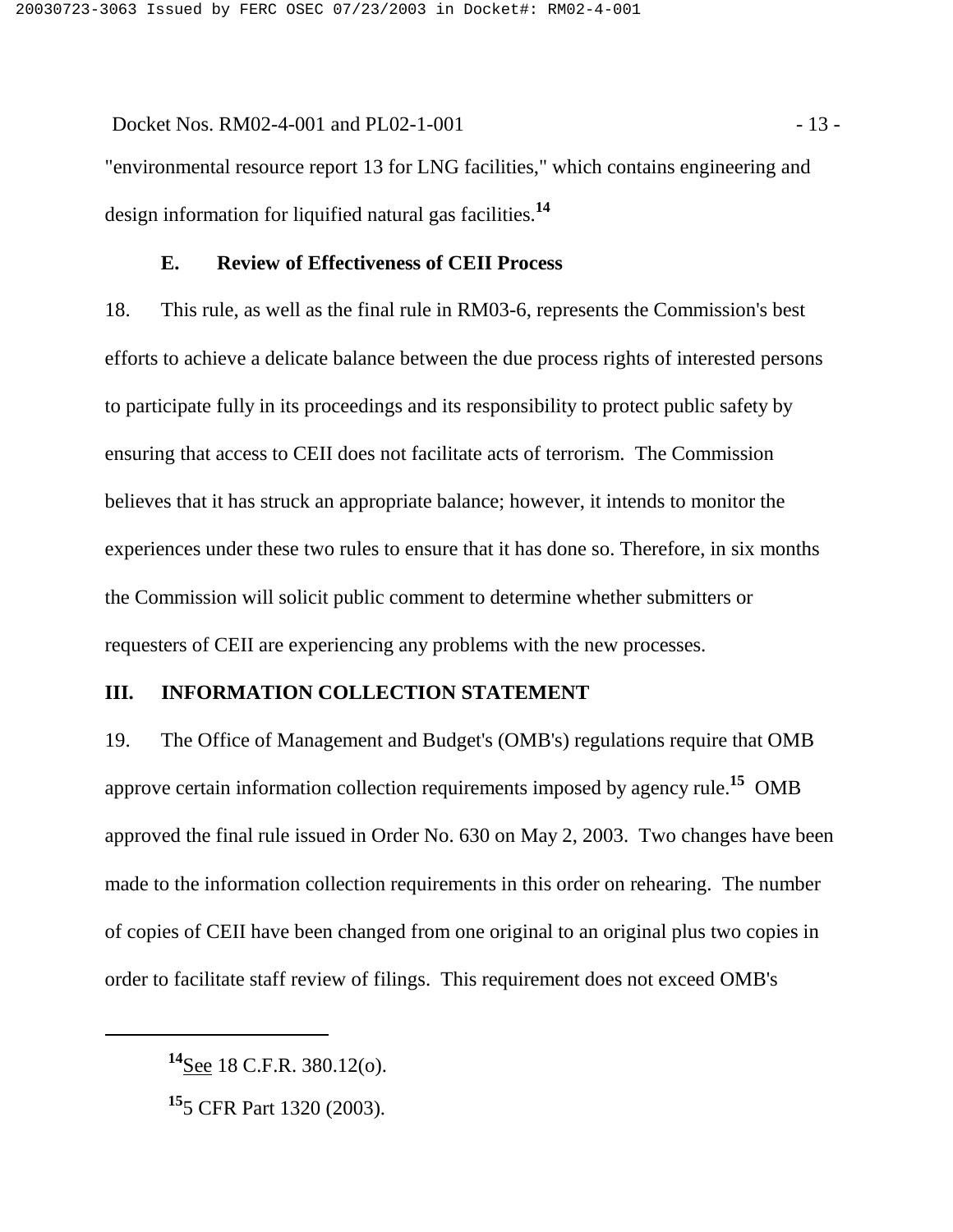Docket Nos. RM02-4-001 and PL02-1-001 - 14 -

restriction against requiring more than an original plus two copies and does not change the burden estimates.**16** In addition, the revised rule requires requesters to identify any other names by which they have been known, and to give the dates they used such names. This requirement is intended to verify the identity of the requester. OMB regulations provide an exemption where a person is required to provide only facts that are necessary for identification.**17** Again, this change does not change the burden estimates. Although the Commission believes these changes are not substantive or material changes requiring OMB approval, a courtesy copy is being submitted to OMB.

## **IV. ENVIRONMENTAL ANALYSIS**

20. The Commission is required to prepare an Environmental Assessment or an Environmental Impact Statement for any action that may have a significant adverse effect on the human environment.**18** Included in the exclusions are rules that are clarifying, corrective, or procedural or that do not substantively change the effect of the regulations being amended. This rule is clarifying and procedural in nature and therefore falls under the exceptions; consequently, no environmental consideration is necessary.

**<sup>16</sup>**See 5 CFR 1320.5(d)(2)(iii).

**<sup>17</sup>**5 CFR 1320.3(1).

**<sup>18</sup>**Order No. 486, Regulations Implementing the National Environmental Policy Act, 52 FR 47897 (Dec. 17, 1987), FERC Stats. & Regs. Regulations Preambles 1986- 1990 ¶ 30,783 (1987).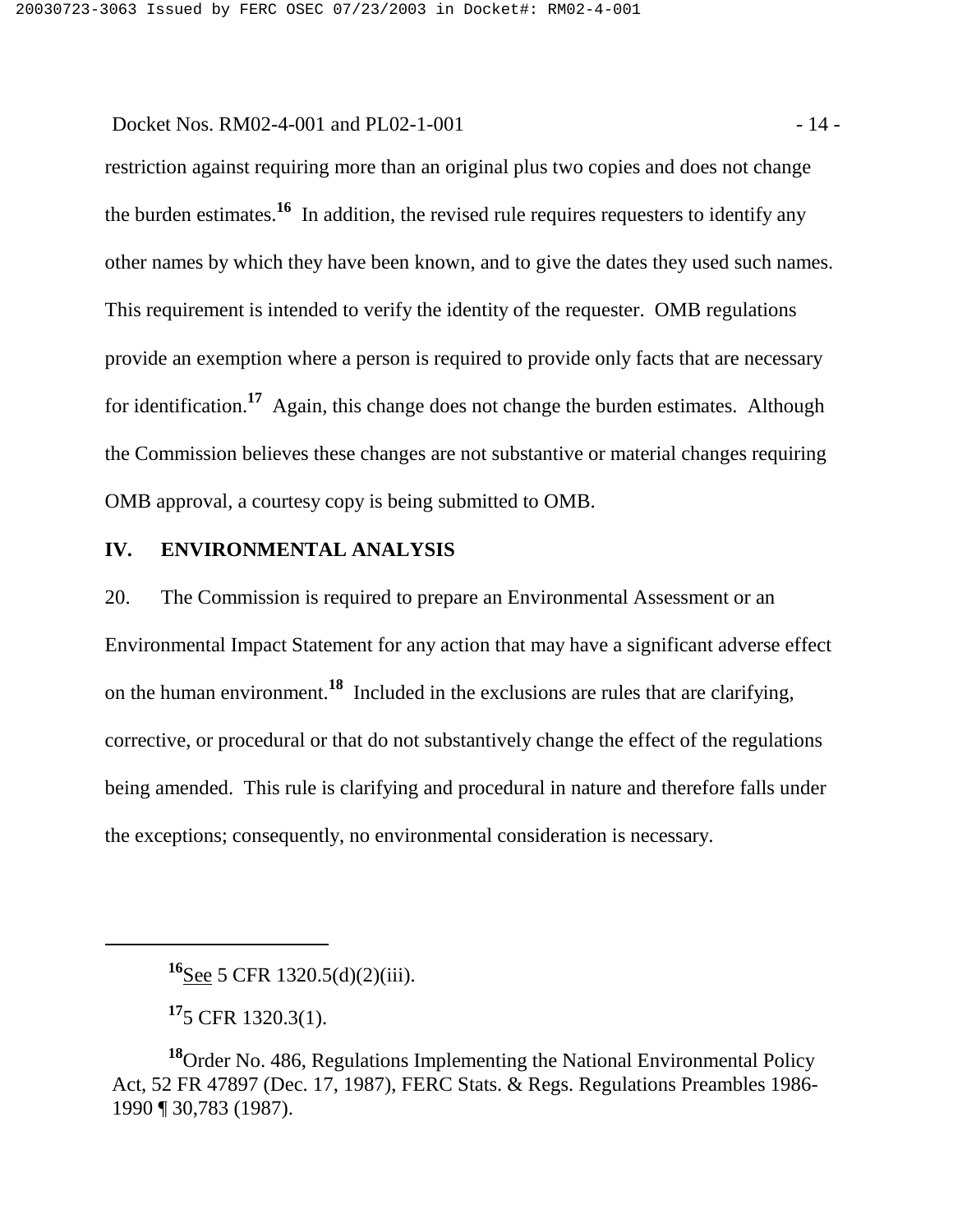Docket Nos. RM02-4-001 and PL02-1-001 - 15 -

### **V. REGULATORY FLEXIBILITY ACT CERTIFICATION**

21. The Regulatory Flexibility Act of 1980 (RFA)**19** generally requires a description and analysis of final rules that will have significant economic impact on a substantial number of small entities. The Commission is not required to make such analyses if a rule would not have such an effect. The Commission certifies that this rule does not have such an impact on small entities.

## **VI. DOCUMENT AVAILABILITY**

22. In addition to publishing the full text of this document in the Federal Register, the Commission provides all interested persons an opportunity to view and/or print the contents of this document via the Internet through FERC's Home Page (http://www.ferc.gov ) and in FERC's Public Reference Room during normal business hours (8:30 a.m. to 5:00 p.m. Eastern time) at 888 First Street, N.E., Room 2A, Washington, DC 20426.

23. From FERC's Home Page on the Internet, this information is available in the Elibrary or the Federal Energy Regulatory Records Information System (FERRIS). The full text of this document is available on FERRIS in PDF and WordPerfect format for viewing, printing, and/or downloading. To access this document in FERRIS, type the docket number excluding the last three digits of this document in the docket number field.

**<sup>19</sup>**5 U.S.C. 601-612.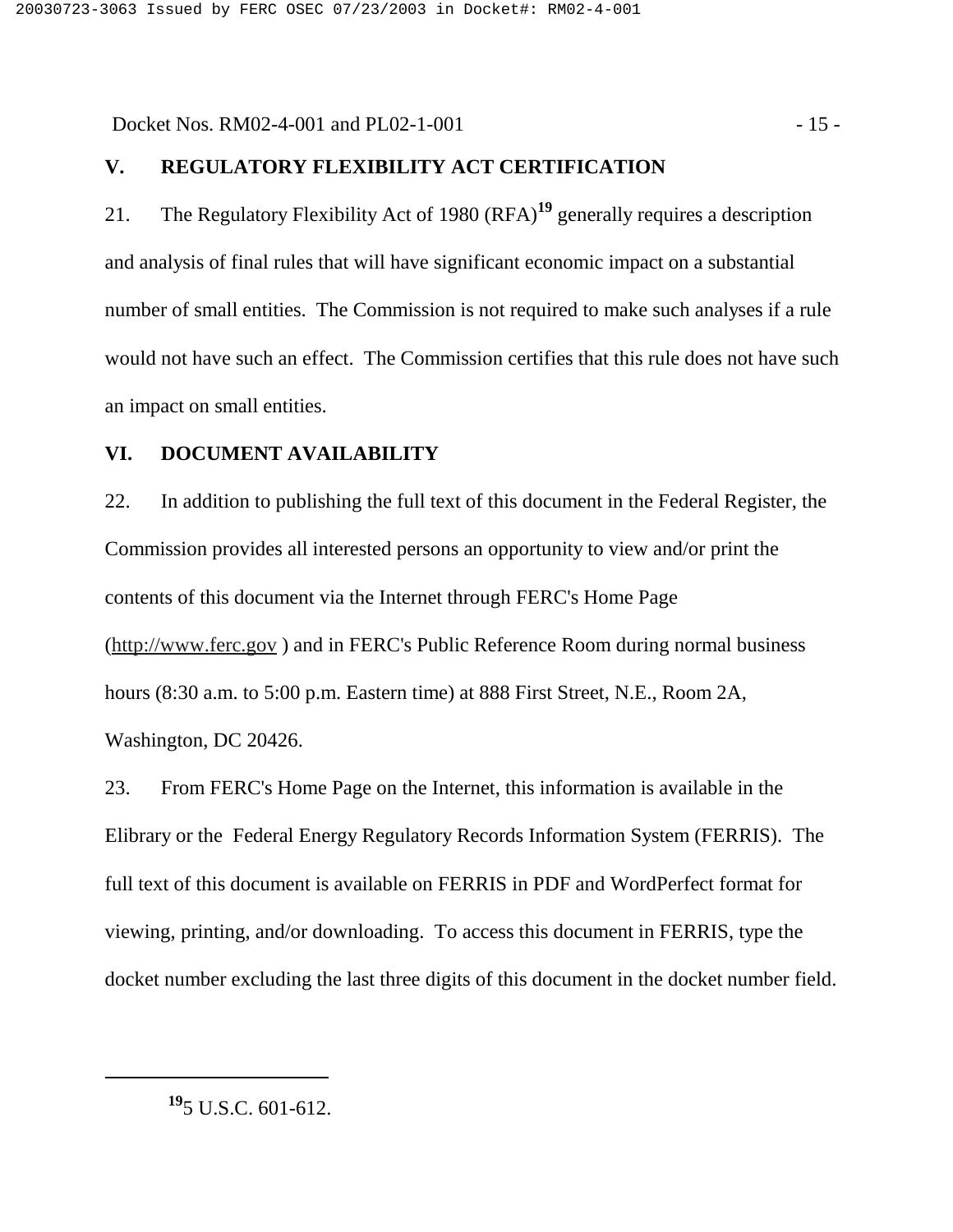Docket Nos. RM02-4-001 and PL02-1-001 - 16 -

24. User assistance is available for FERRIS and the FERC's website during normal business hours via e-mail at FERCOnlineSupport@ferc.gov or toll-free at (866) 208- 3676, or TTY, contract (202) 502-8659, or through the Public Reference Room at (202) 502-8371 Press 0.

## **VII. EFFECTIVE DATE**

25. The revisions implemented in this order on rehearing of the rule are effective

### **[insert date 30 days after publication in the FEDERAL REGISTER]**.

26. The provisions of 5 U.S.C. § 801 regarding Congressional review of Final Rules do not apply to this Final Rule, because the rule concerns agency procedure and practice and will not substantially affect the rights of non-agency parties.

## **List of subjects in 18 CFR Part 388**

Confidential business information, Freedom of information

By the Commission.

 $(S E A L)$ 

Magalie R. Salas, Secretary.

In consideration of the foregoing, the Commission amends part 388, Chapter I,

Title 18, Code of Federal Regulations, as follows: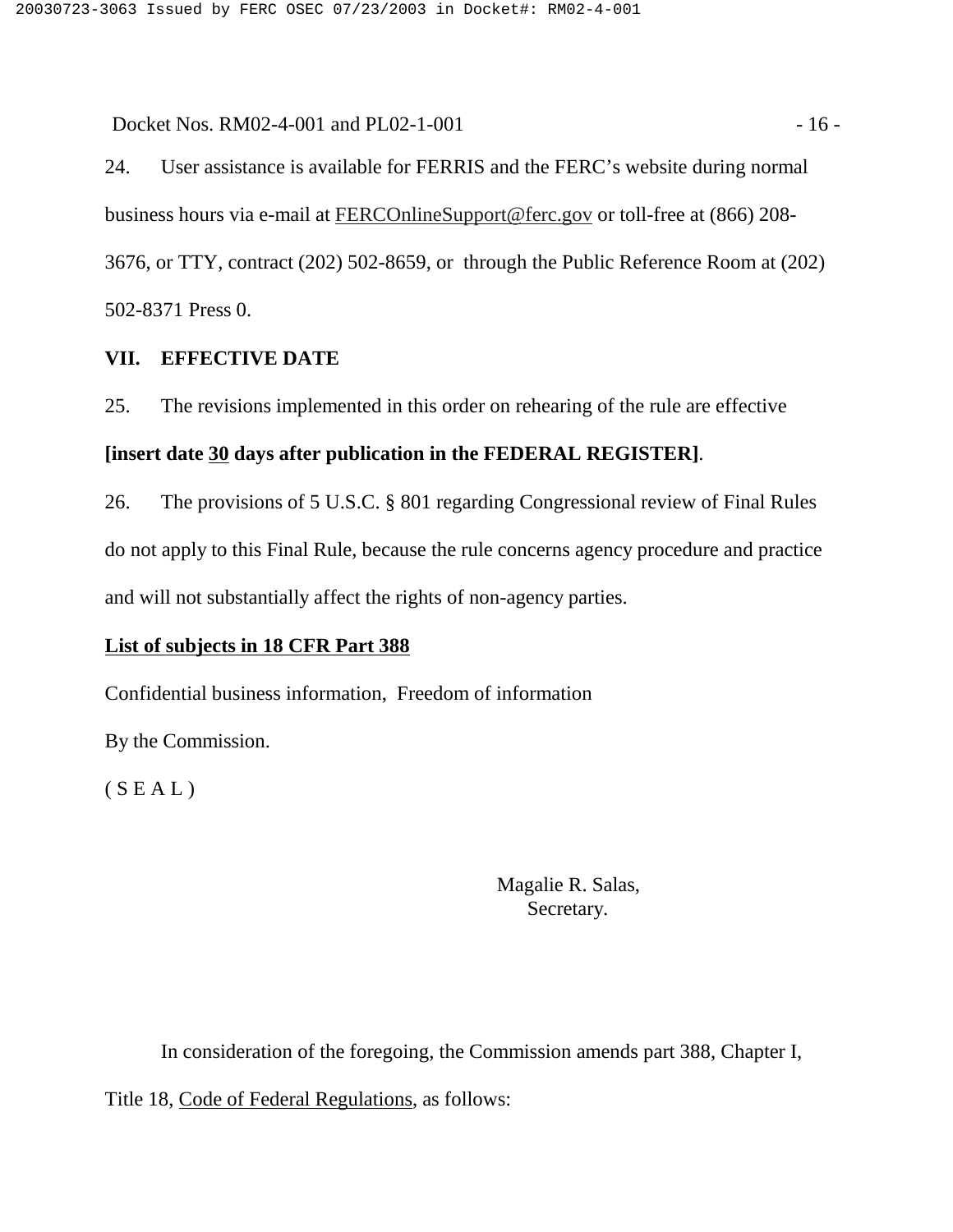Docket Nos. RM02-4-001 and PL02-1-001 - 17 -

#### **PART 388–INFORMATION AND REQUESTS**

1. The authority citation for part 388 continues to read as follows:

**Authority:** 5 U.S.C. 301-305, 551, 552 (as amended), 553-557; 42 U.S.C. 7101- 7352.

2. In § 388.112, the heading is revised, paragraph  $(a)(3)$  is added, and paragraphs (b) through (e) are revised, to read as follows:

§ 388.112 Requests for special treatment of documents submitted to the Commission.

(a) <u>Scope</u>.  $* * * * *$ 

(3) Any person submitting documents containing maps or diagrams that reveal the location of critical energy infrastructure as defined in § 388.113 but do not rise to the level of CEII should follow the procedures for filing non-Internet public (NIP) information.

(b) Procedures. A person claiming that information warrants special treatment as NIP, CEII, or privileged must file:

(1) A written statement requesting NIP, CEII or privileged treatment for some or all of the information in a document, and the justification for special treatment of the information; and

(2) The following, as applicable: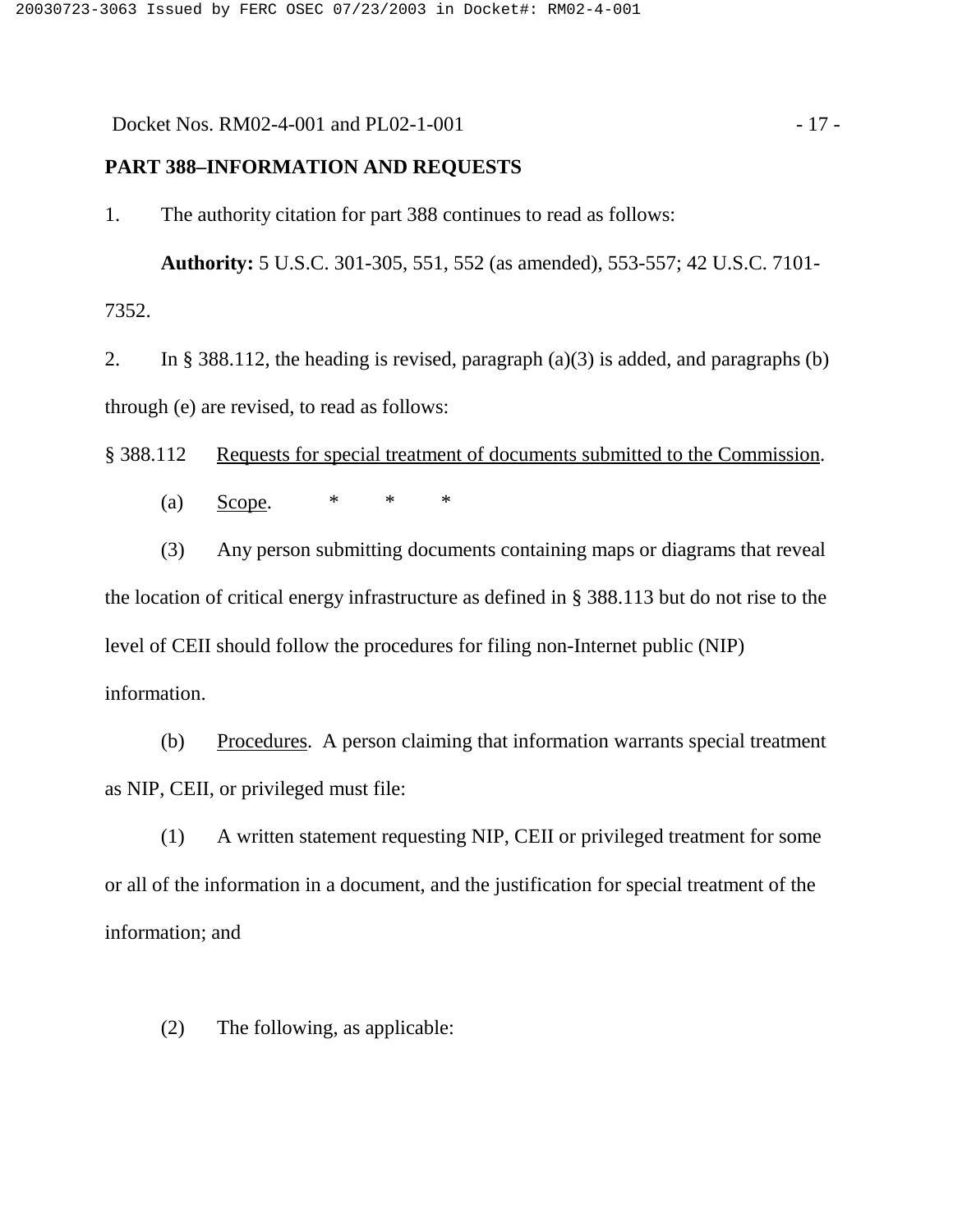Docket Nos. RM02-4-001 and PL02-1-001 - 18 -

(i) An original plus the requisite number of copies of both the public and NIP volumes, if any, filed and marked in accordance with instructions issued by the Secretary;

(ii) An original plus two copies of the CEII volume, if any, filed and marked in accordance with instructions issued by the Secretary; and

(iii) An original only of the privileged volume, if any, filed and marked in accordance with instructions issued by the Secretary.

(c) Effect of privilege or CEII claim.

(1) For documents filed with the Commission:

(i) The Secretary of the Commission will place documents for which privileged or CEII treatment is sought in accordance with paragraph (b) of this section in a nonpublic file while the request for privileged or CEII treatment is pending. By placing the documents in a nonpublic file, the Commission is not making a determination on any claim of privilege or CEII status. The Commission retains the right to make determinations with regard to any claim of privilege or CEII status, and the discretion to release information as necessary to carry out its jurisdictional responsibilities.

(ii) The Secretary of the Commission will place the request for privileged or CEII treatment and a copy of the original document without the privileged or CEII information in a public file while the request is pending.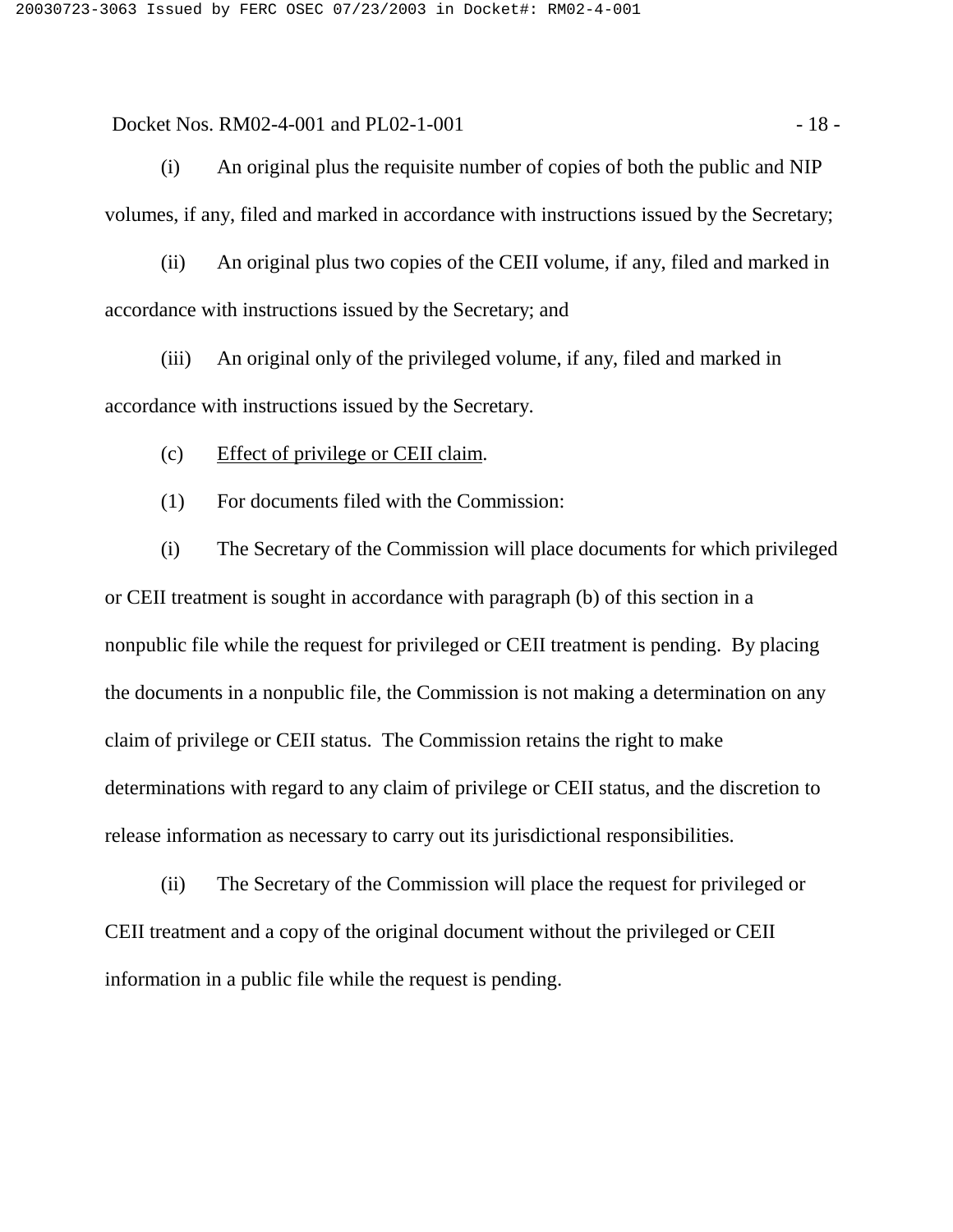Docket Nos. RM02-4-001 and PL02-1-001 - 19 -

(2) For documents submitted to Commission staff. The notification procedures of paragraphs (d), (e), and (f) of this section will be followed by staff before making a document public.

(d) Notification of request and opportunity to comment. When a FOIA or CEII requester seeks a document for which privilege or CEII status has been claimed, or when the Commission itself is considering release of such information, the Commission official who will decide whether to release the information will notify the person who submitted the document and give the person an opportunity (at least five calendar days) in which to comment in writing on the request. A copy of this notice will be sent to the requester.

(e) Notification before release. Notice of a decision by the Commission, the Chairman of the Commission, the Director, Office of External Affairs, the General Counsel or General Counsel's designee, a presiding officer in a proceeding under part 385 of this chapter, or any other appropriate official to deny a claim of privilege, in whole or in part, or to make a limited release of CEII, will be given to any person claiming that the information is privileged or CEII no less than five calendar days before disclosure. The notice will briefly explain why the person's objections to disclosure are not sustained by the Commission. A copy of this notice will be sent to the FOIA or CEII requester.

5. In § 388.113 paragraphs  $(d)(3)(i)$  and  $(d)(3)(ii)$  are revised to read as follows: 388.113 Accessing critical energy infrastructure information.

\*\*\*\*\*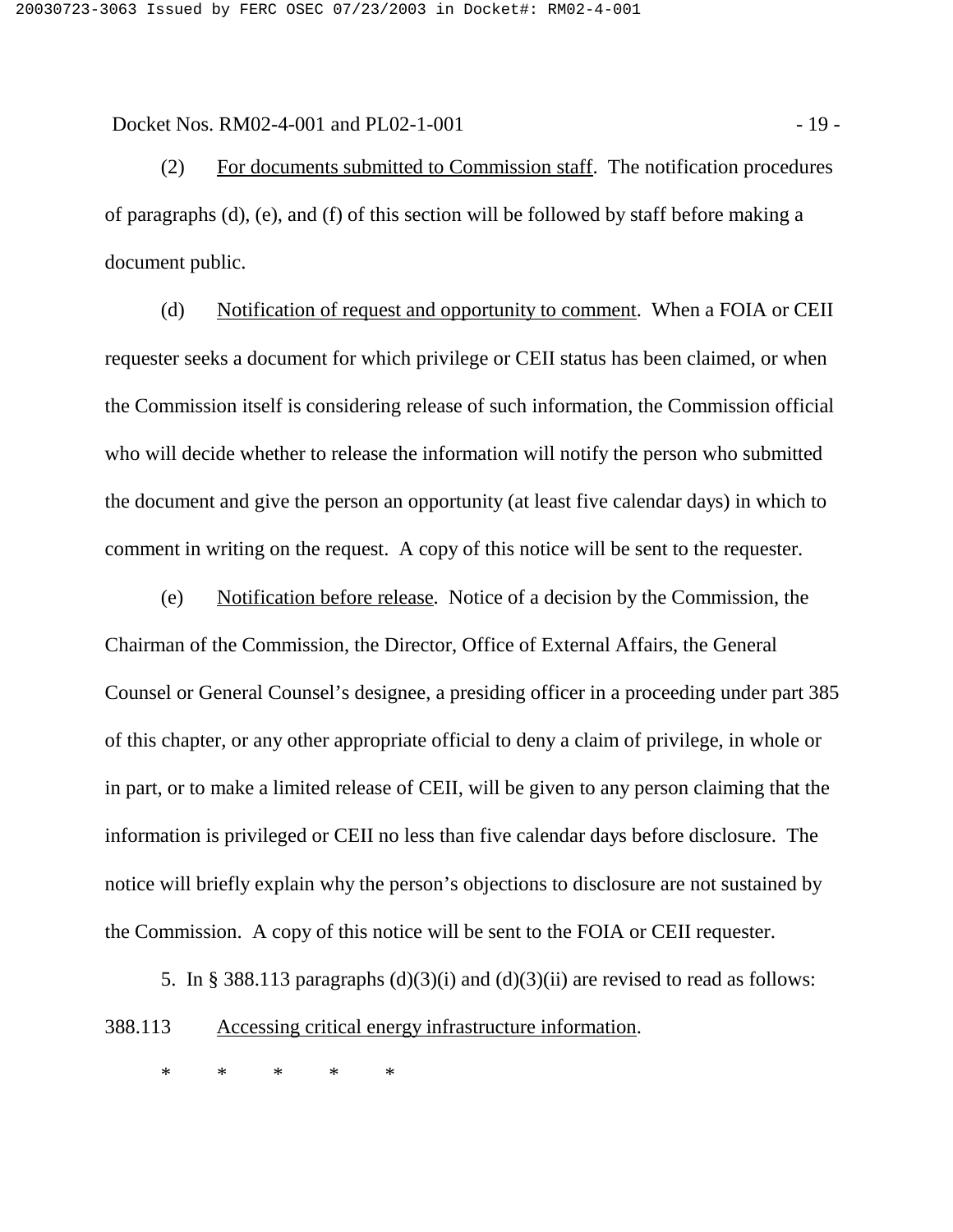Docket Nos. RM02-4-001 and PL02-1-001 - 20 -

(d) Optional procedures for requesting critical energy infrastructure information. \* \* \*

 $(3)$  \* \* \*

(i) File a signed, written request with the Commission's CEII Coordinator. The request must contain the following: requester's name (including any other name(s) which the requester has used and the dates the requester used such name(s)), date and place of birth, title, address, and telephone number; the name, address, and telephone number of the person or entity on whose behalf the information is requested; a detailed statement explaining the particular need for and intended use of the information; and a statement as to the requester's willingness to adhere to limitations on the use and disclosure of the information requested. Requesters are also requested to include their social security number for identification purposes. Federal agency employees making requests on behalf of Federal agencies may omit their social security number, and date and place of birth.

(ii) Once the request is received, the CEII Coordinator will determine if the information is CEII, and, if it is, whether to release the CEII to the requester. The CEII Coordinator will balance the requester's need for the information against the sensitivity of the information. If the requester is determined to be eligible to receive the information requested, the CEII Coordinator will determine what conditions, if any, to place on release of the information. Where appropriate, the CEII Coordinator will forward a nondisclosure agreement (NDA) to the requester for execution. Once the requester signs any